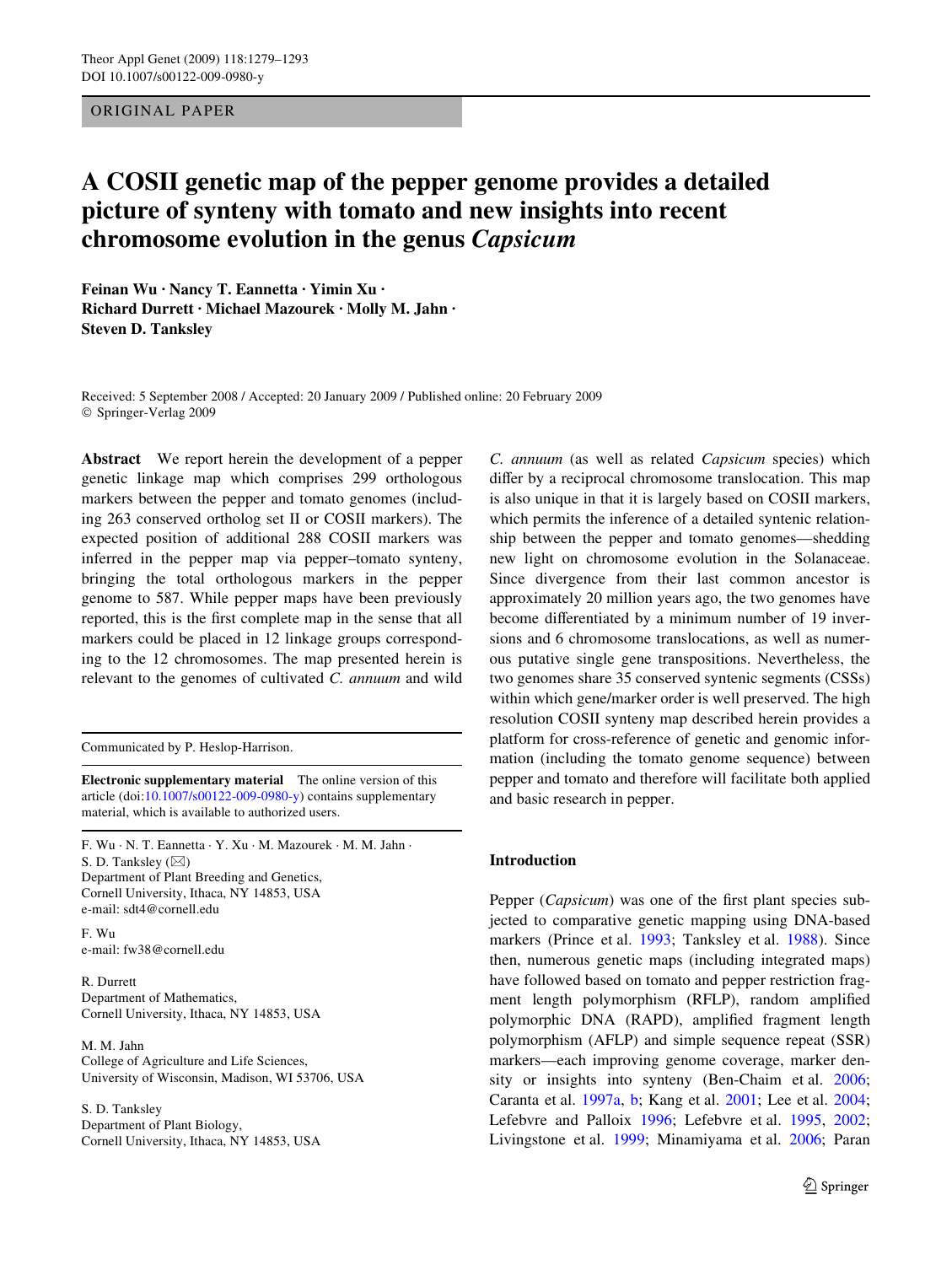et al. [2004](#page-14-8)). However, none of these previous studies have resulted in a complete genetic map of the pepper genome in which 12 linkage groups correspond to the 12 pepper chromosomes. RFLP markers were the first syntenous markers used to align maps of genera of the Solanaceae. However, RFLP markers have been largely replaced by a new generation of molecular markers (e.g. SSRs, AFLPs) offering a tremendous advance in cost, efficiency, throughput and sensitivity for plant genomics. The weakness of these new markers is their limited ability to be used in comparative genomics (Ben-Chaim et al. [2006\)](#page-13-0).

The goal of the current study was to construct a complete map of the pepper genome based on orthologous markers that are already mapped in the tomato genome. In pursuit of this goal, we have relied heavily on a large set of publicly accessible PCR-based orthologous gene markers—termed conserved ortholog set or COSII markers (Wu et al. [2006\)](#page-14-9). These COSII markers represent conserved, single copy genes in the families Solanaceae and Rubiaceae, and are anchored directly to the *Arabidopsis* genome (Wu et al. [2006\)](#page-14-9). They are currently being mapped in a wide sample of species throughout these two families. Moreover, they are PCR-based and can be readily assayed on standard agarose gels—making them accessible to most breeders/ geneticists in a broad range of research environments.

Using an  $F_2$  population from the cross  $C$ . *frutescens*  $\times$  *C. annuum* (Ben-Chaim et al. [2006](#page-13-0)) we have mapped 299 orthologous markers between pepper and tomato including 263 COSII markers and 36 tomatoderived markers. The result is the first complete pepper genetic map that is comprises 12 linkage groups (named P1-12 based on synteny with tomato chromosomes T1-12) corresponding to the 12 chromosomes in the pepper genome (named chromosome I–XII by Pochard [1970](#page-14-10)). Based on the COSII markers, the likely cytogenetic events have been constructed, which account for the differentiation of the pepper genome relative to the tomato genome. Conserved pepper–tomato synteny has allowed us to predict the position of 288 tomato COSII markers in the pepper map bringing the total number of mapped and predicted markers on the pepper map to 661 (including 74 non-orthologous markers) for an average density of one marker every 2.4 cM throughout the genome. Since this complete pepper genetic map ties directly to tomato whose genome is currently being sequenced [\(http://www.sgn.cornell.edu/about/](http://www.sgn.cornell.edu/about/tomato_sequencing.pl) [tomato\\_sequencing.pl](http://www.sgn.cornell.edu/about/tomato_sequencing.pl)) and other solanaceous species for which large sequence databases are available, it should facilitate the sharing of genomic resources among these genera.

Based on this genetic map, we have also developed a model to explain the chromosome translocation event that differentiates the cultivated *C. annuum* from wild *C. annuum* and related species (e.g. *C. frutescens*, *C. chinense*). The cultivated *C. annuum* possesses a unique karyotype relative to the wild forms. Cultivated *C. annuum* comprises ten meta- or submetacentric chromosomes and two acrocentric chromosomes (Koompai [1976](#page-13-4); Lanteri and Pickersgill [1993;](#page-14-11) Pickersgill [1971;](#page-14-12) Pochard [1970](#page-14-10); Tanksley [1984](#page-14-13)), which were named as chromosome I–XII and each of which was assigned a color via trisomic analyses by Pochard ([1970\)](#page-14-10). In contrast, most wild forms of *C. annuum*, as well as the closely related species of *C. frutescens* and *C. chinense*, all comprise 11 meta- or submetacentric chromosomes and only one acrocentric chromosome (Koompai [1976](#page-13-4); Lanteri and Pickersgill [1993](#page-14-11); Pickersgill [1971;](#page-14-12) Tanksley [1984\)](#page-14-13). It is generally accepted that this change in karyotype was due to a single reciprocal translocation that occurred in the lineage leading to cultivated *C. annuum* (Koompai [1976;](#page-13-4) Lanteri and Pickersgill [1993;](#page-14-11) Pickersgill [1971](#page-14-12); Tanksley [1984](#page-14-13)). The translocation was presumably between two metacentric chromosomes in the ancestral genome, which resulted in a metacentric and an acrocentric chromosome now visible in the karyotype of cultivated *C. annuum* (Koompai [1976;](#page-13-4) Lanteri and Pickersgill [1993;](#page-14-11) Pickersgill [1971](#page-14-12)). A combination of cytogenetic and genetic mapping has led to the conclusion that the two chromosomes resulting from this translocation correspond to the largest (Chromosome I) and the smallest (Chromosome XII) chromosomes in the karyotype of cultivated *C. annuum* (Pochard [1970](#page-14-10); Tanksley [1984\)](#page-14-13).

An important component of our model comes from the earlier studies of ribosomal genes in the *Capsicum* genomes. The largest cluster of R45S genes (R45S-A) is located at short arm of the second acrocentric chromosome (Chromosome XI) (Pochard [1970](#page-14-10); Tanksley et al. [1988](#page-14-1)). This chromosome is apparently conserved in the genomes of *C. annuum*, *C. chinense* and *C. frutescens* (corresponding to tomato chromosome 2 which also bears the same R45S cluster) and was apparently not involved in the reciprocal translocation. However, karyotype analysis has also revealed that Chromosome I (in cultivated *C. annuum*) contains a satellite constriction (presumably containing 45S ribosomal genes) (Pochard [1970](#page-14-10)). This result was confirmed by genetic mapping with an R45S probe, which placed a second R45S gene cluster (R45S-B) near the putative centromere of Chromosome I (Tanksley et al. [1988](#page-14-1)). However, the R45S-B cluster is apparently relatively small since it is not readily detected by in situ hybridization (Tanksley et al. [1988](#page-14-1)). Finally, the wild species *C. chinense* (and possibly *C. frutescens*) contain another larger R45S gene cluster (R45S-C) absent in cultivated *C. annuum*. This cluster comprises the majority of the entire arm of a small metacentric chromosome and did not show significant linkage to any previously mapped markers (Tanksley et al. [1988](#page-14-1)). It is these two last chromosomes (the ones bearing R45S-B and R45S-C) that we hypothesize were involved in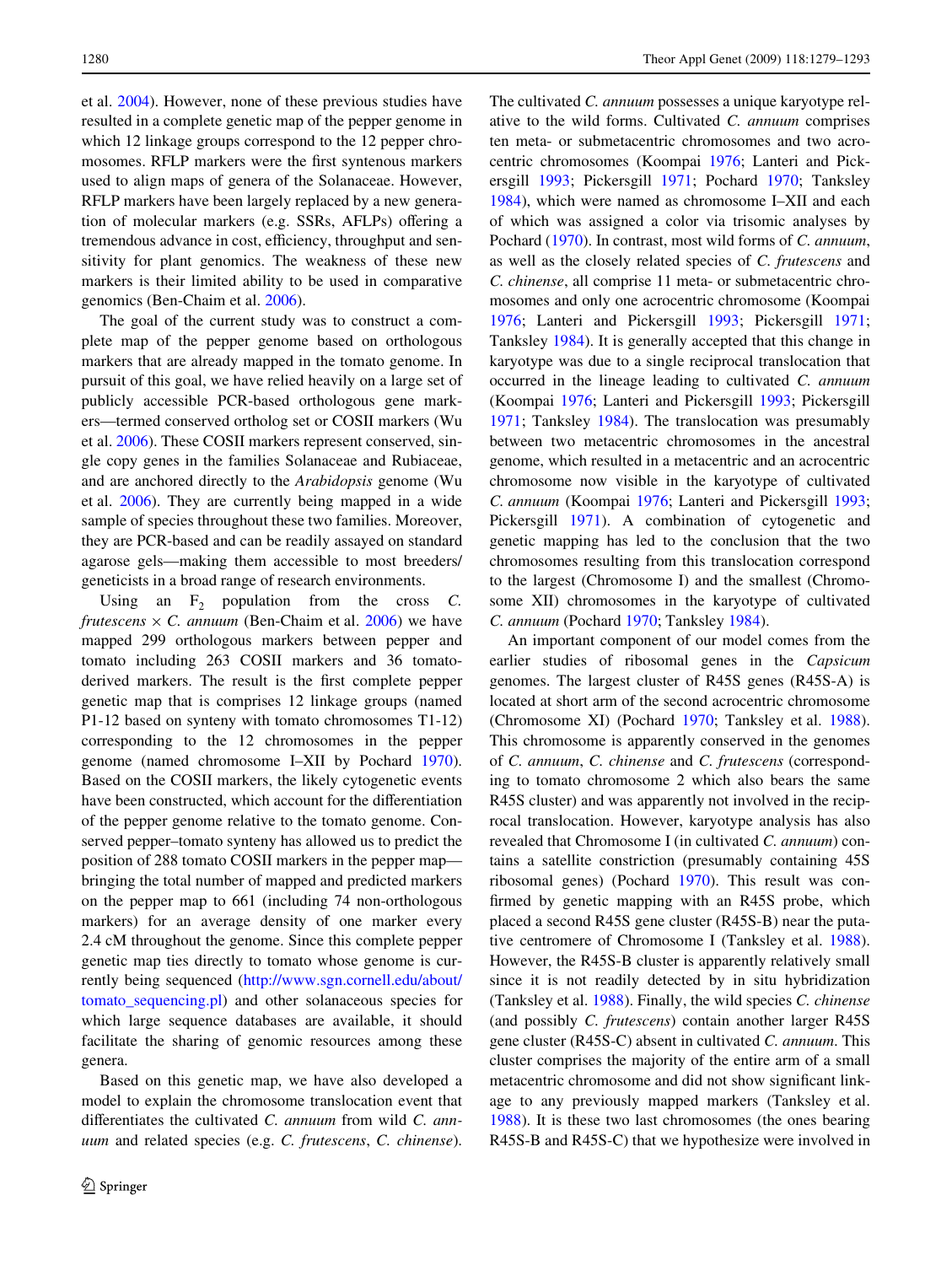the translocation that gave rise to the modern, cultivated *C. annuum* karyotype—an event that may have triggered by illegitimate pairing between the R45S-B and R45S-C clusters.

#### <span id="page-2-0"></span>**Materials and methods**

Genetic mapping on pepper

The mapping population was an  $F<sub>2</sub>$  population of 94 individuals from the interspecific cross *C. frutescens* var. BG 2814-6  $\times$  *C. annuum* cv. NuMex RNaky (Ben-Chaim et al. [2006](#page-13-0)). Universal primers for the COSII markers (Wu et al. [2006](#page-14-9); primers listed in supplementary Table S1), based on sequence alignments of orthologs from multiple solanaceous species, were used to amplify orthologous fragments from the above two parents. If the COSII primers used for tomato did not provide suitable polymorphic fragments for mapping in pepper, a second primer pair was designed in a different region of the same sequence alignment using the method described in Wu et al. [\(2006](#page-14-9)). Amplicon size difference between the two parents was used to genotype the mapping population directly; otherwise the single band amplicons were purified and sequenced. The sequences of the two parents were then aligned and examined for polymorphism using the program CAPSdesigner [\(http://](http://www.sgn.cornell.edu/tools/caps_designer/caps_input.pl) [www.sgn.cornell.edu/tools/caps\\_designer/caps\\_input.pl](http://www.sgn.cornell.edu/tools/caps_designer/caps_input.pl)). Thereafter, the mapping population was genotyped via cleaved amplified polymorphic sequence (CAPS) assays (Konieczny and Ausubel [1993](#page-13-5)). In the cases where CAPS assays were not feasible, other single nucleotide polymorphisms (SNPs) were exploited for mapping using derived cleaved amplified polymorphic sequence (dCAPS) assays designed using the program dCAPS (Neff et al. [1998](#page-14-14); Neff et al. [2002\)](#page-14-15).

In order to cover the genome regions where COSII markers were not available, we mapped an additional set of 36 tomato-derived single copy markers in the pepper population. As a result, the 299 orthologous markers cover the entire tomato map with an average density of one marker per  $5 \sim 10$  cM. Tomato-derived markers were either mapped in pepper by RFLP (Ben-Chaim et al. [2006](#page-13-0)) or by CAPS/dCAPS (this work). For CAPS markers, primers were designed in the tomato cDNA or BAC end sequences and used to amplify orthologous fragments from the two pepper parents. Then the same method as that described above for COSII markers were used to genotype these markers in the pepper mapping population. In addition, this population had been previously genotyped for a number of non-orthologous markers such as SSR markers (Ben-Chaim et al. [2006\)](#page-13-0). These non-orthologous markers were used only in cases where they could assist in ordering orthologous markers and are mentioned only in that context.

A translocation event between the two pepper parents— *C. annuum* and *C. frutscens* was investigated in this work. Three related genes, *Idh-1* (NADP-dependent isocitrate dehydrogenase), *Pgm-2* (cytosolic phosphoglucomutase) and *Skdh-1* (dehydroquinate dehydratase/shikimate dehydrogenase) were mapped as CAPS markers on pepper. Primers were designed in the coding sequences of the three genes, respectively, (GenBank accession no. AY572426 for *Idh-1*, AJ240054 for *Pgm-2*, and L32794 for *Skdh-1*) and used to amplify the orthologous fragments from the two pepper parents. Then the same method as that described above for COSII markers were used to genotype these markers in the pepper mapping population. Information regarding all mapped markers can be found in supplementary Table S1 and S2. Marker sequences are available at [ftp://ftp.sgn.cornell.edu/COSII/pepper\\_mapping/.](http://dx.doi.org/ftp://ftp.sgn.cornell.edu/COSII/pepper_mapping/)

The above combined marker set was used to construct a genetic linkage map using Mapmaker software (Lander et al. [1987\)](#page-13-6). We first estimated linkage groups using command "group 3, 0.2", and then established a framework (i.e. markers ordered at  $LOD > 3$ ) for each group using the "ripple" command. Subsequently, we calculated map distance using framework markers only and by the Kosambi mapping function (Kosambi [1944\)](#page-13-7). Finally, we positioned additional markers in the intervals between framework markers using commands "try" and "ripple".

#### Genetic mapping in tomato

The tomato map, used in comparison to the pepper map, had been previously generated using an interspecific cross *S. lycopersicum*  $\times$  *S. pennellii* (Frary et al. [2005;](#page-13-8) Fulton et al. [2002](#page-13-9)). Currently, more than 2,500 markers have been mapped in this population of which 877 are COSII markers (Wu et al. [2006](#page-14-9)). For the purpose of comparison with pepper, we prepared a modified tomato genetic map of which the framework is based predominantly on the COSII markers (supplementary Fig. S1). The complete tomato map is available at Solanaceae Genomics Network [\(http://www.](http://www.sgn.cornell.edu/cview/map.pl?map_id=9&show_offsets=1&show_ruler=1) [sgn.cornell.edu/cview/map.pl?map\\_id=9&show\\_offsets=1&](http://www.sgn.cornell.edu/cview/map.pl?map_id=9&show_offsets=1&show_ruler=1) [show\\_ruler=1\)](http://www.sgn.cornell.edu/cview/map.pl?map_id=9&show_offsets=1&show_ruler=1) and bulk download of all COSII marker information is available at SGN FTP site ([ftp://ftp.sgn.](http://dx.doi.org/ftp://ftp.sgn.cornell.edu/COSII/) [cornell.edu/COSII/\)](http://dx.doi.org/ftp://ftp.sgn.cornell.edu/COSII/).

#### Simulation analyses of the single gene transpositions

A set of 12 chromosomes with map distances equal to those found here for the pepper genome was the starting point for identifying single gene transpositions. For a scenario with *n* rearrangements between the two genomes (including *k* translocations and  $n-k$  inversions), we first decided the steps on which the translocations would occur by choosing  $k$  steps without replacement from  $\{1, 2, ..., n\}$ . On an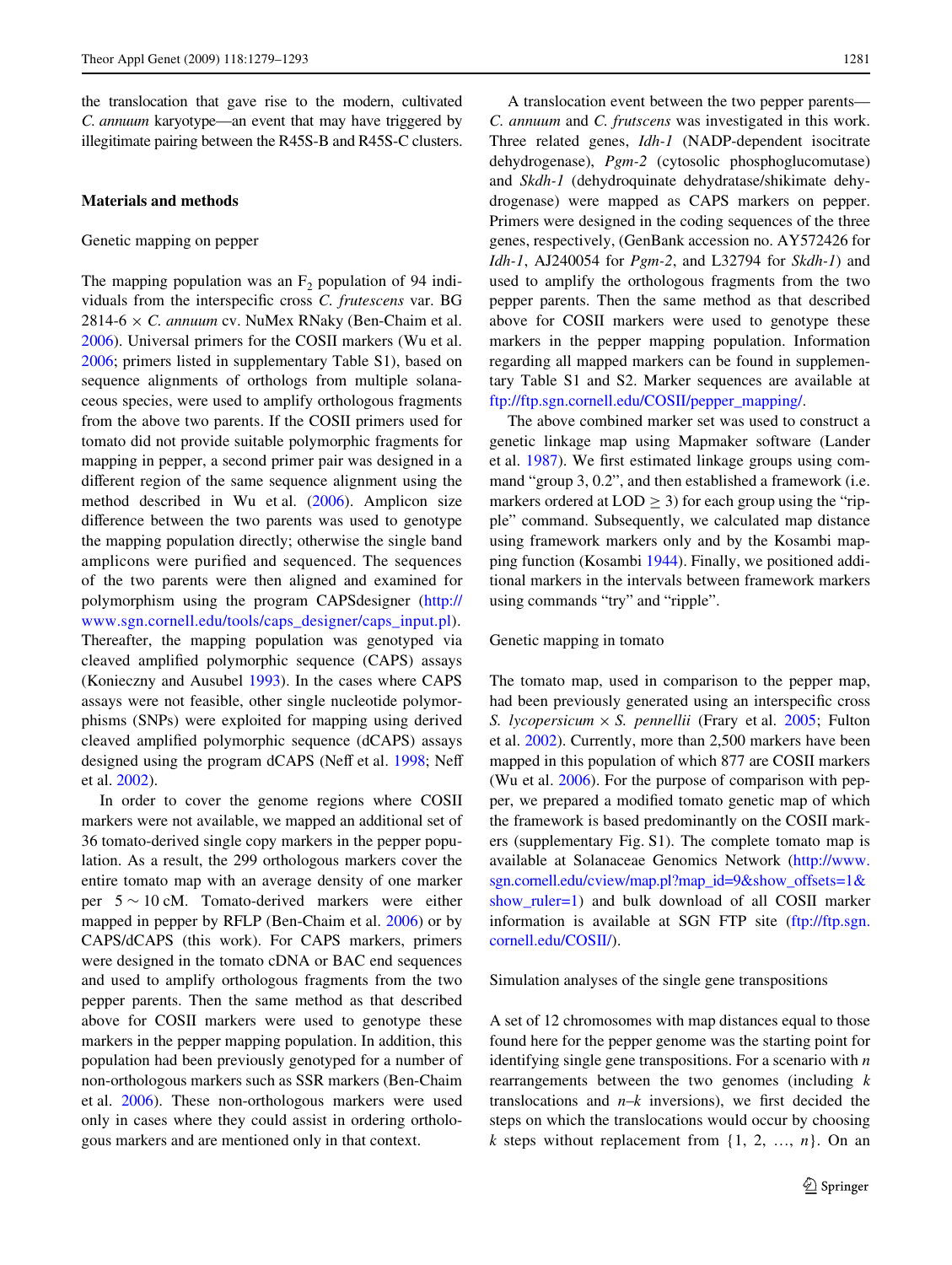inversion step we chose a chromosome at random with probability proportional to its length in cM, then chose two points at random on the chromosome and inverted the segment in between. On a translocation step, we chose two chromosomes with probability proportional to their length in cM, and then chose a point at random on each one. With probability  $\frac{1}{2}$ , we flipped the orientation of the second chromosome chosen and then performed the translocation. The algorithm was implemented in a C++ program (gene transposition simulation.cpp in supplementary materials) using the random number generator "dr250()", which has been thoroughly tested and known to have good properties. We ran the above process for 100,000 times. For each replicate we counted the number of segments in bins of 10 cM. Then we averaged the values from all replicates to get the expected number of segments in each bin.

# <span id="page-3-1"></span>**Results**

#### COSII marker polymorphism

Over 400 COSII markers were tested in both mapping parents—*C. annuum* cv. NuMex RNaky and *C. frutescens* var. BG 2814-6. In 22 cases, the two parents had different amplicon sizes that were detectable (>30 bp) on agarose gels (supplementary Table S1); in 241 of the other cases, it was feasible to design CAPS or dCAPS assays based on the SNPs detected in the amplicon sequences of the two parents. A subset of 214 COSII markers in the latter category, which have a minimum of 200 bp sequenced exon and/or intron, was subjected to further analysis (supplementary Table S3; sequence and sequence alignments available at [ftp://ftp.sgn.cornell.edu/COSII/pepper\\_mapping/\)](http://dx.doi.org/ftp://ftp.sgn.cornell.edu/COSII/pepper_mapping/). The intron positions of the COSII markers had been predicted previously based on comparison with the *Arabidopsis* orthologs (Wu et al. [2006\)](#page-14-9). Analysis of these amplicon sequences (171 introns and 43 exons) further confirmed the conserved intron positions between the family Solanaceae and Arabidopsis. Not surprisingly, the average SNP frequency is significantly higher in intron (128 bp/SNP) than exon (182 bp/SNP). INDELs were identified in 71 introns (42%) but only 1 exon (2%, supplementary Table S3). In addition, the first 20 highly polymorphic markers are distributed on ten linkage groups except for P5 and P9 (supplementary Table S3), therefore they can potentially be useful for breeders to assess germplasm collections.

#### Genetic map construction

Of the above more than 400 COSII markers tested, 263 gave usable polymorphism for genetic mapping—including amplicon size difference, CAPS and dCAPS, and also

<span id="page-3-0"></span>**Fig. 1** A genetic linkage map of the pepper genome. The pepper linkage groups are designated as P1–P12 based on synteny with the tomato chromosomes T1-12 (Frary et al. [2005](#page-13-8); Fulton et al. [2002\)](#page-13-9). P1-cultivated, P2, P4, P8-cultivated, P10 and P12 were each associated with a chromosome (its name and/or corresponding color via trisomic analyses by Pochard [1970](#page-14-10) listed in the parentheses) by comparison with the previous pepper maps (Livingstone et al. [1999;](#page-14-6) Pochard [1970;](#page-14-10) Prince et al. [1993](#page-14-0); Tanksley [1984](#page-14-13); Tanksley et al. [1988](#page-14-1)), and the markers used for association were listed below the linkage groups. Markers in *bold* are framework markers (LOD > 3); marker in *bold*, *italic* are internal markers with  $2 \leq LOD < 3$ ; others are interval markers with  $LOD < 2$ ; co-segregating markers are denoted by *vertical bars* beside the marker names. " $\sim$ Tx" following the name of a marker indicates its chromosome location on the tomato map. Each tomato chromosome is assigned one *color* (see color code below P2) and the corresponding pepper chromosome segment(s) are painted with the same color. Putative centromere location of each pepper chromosome is indicated by a *white dot* based on comparison with the previous pepper map (RAPD/ AFLP marker clustering regions) by Livingstone et al. ([1999\)](#page-14-6). P1-wild and P8-wild were constructed by Mapmaker, while P1-cultivated and P8-cultivated were deduced based on the proposed model (see "[Results"](#page-3-1)). For the translocation related markers, *Idh-1*, *Skdh-1* and *Pgm-2* were mapped in the current population by CAPS (*arrows pointing* to their map positions), while R45S-B was placed at its approximate position based on comparison with the previous pepper map (Tanksley et al. [1988\)](#page-14-1). Markers in the *red box* of P1-wild have a weak linkage with markers of P8-wild  $(18 \sim 30 \text{ cM})$  in pairwise distance). The *vertical broken line* in P1-cultivated indicates an unknown map distance between R45S-B' cluster and the marker C2At4g31130

provided a good coverage of the tomato genetic map (one marker every 5–10 cM). These 263 COSII markers were then scored in the pepper mapping population and combined with 36 single copy, orthologous RFLP/CAPS/ dCAPS markers derived from the tomato genome as well as 74 miscellaneous, non-orthologous RFLP/SSR/CAPS markers to generate a linkage map of the pepper genome (Fig. [1\)](#page-3-0). The framework map (markers ordered at  $LOD \geq 3$ ) comprises 230 markers, of which 169 are COSII markers. The remaining markers were mapped into framework marker intervals at LOD < 3 (see "[Materials and](#page-2-0) [methods](#page-2-0)"). The map is composed of 12 linkage groups (named P1-12 based on synteny with tomato chromosomes T1-12) that correspond to the 12 chromosomes in the haploid pepper genome. The entire pepper genetic map totals 1,613 cM, with an average density of one framework marker for every 6.9 cM (Fig. [1](#page-3-0); Table [1\)](#page-7-0).

As most markers were selected at an intervals of  $5 \sim 10$  cM for a nearly uniform coverage of the tomato genome, the phenomenon of clustering of markers around centromeric regions wasn't as evident as observed in tomato (Tanksley et al. [1992\)](#page-14-16) or in pepper with random markers (Livingstone et al*.* [1999](#page-14-6)). The earlier pepper map by Livingstone et al. [\(1999](#page-14-6)) identified regions of AFLP and RAPD marker clusters, which are known to preferentially amplify repeated sequences in centromeric heterochromatin (Grandillo and Tanksley [1996\)](#page-13-10). Comparison with that map allowed the localization of putative centromeres in the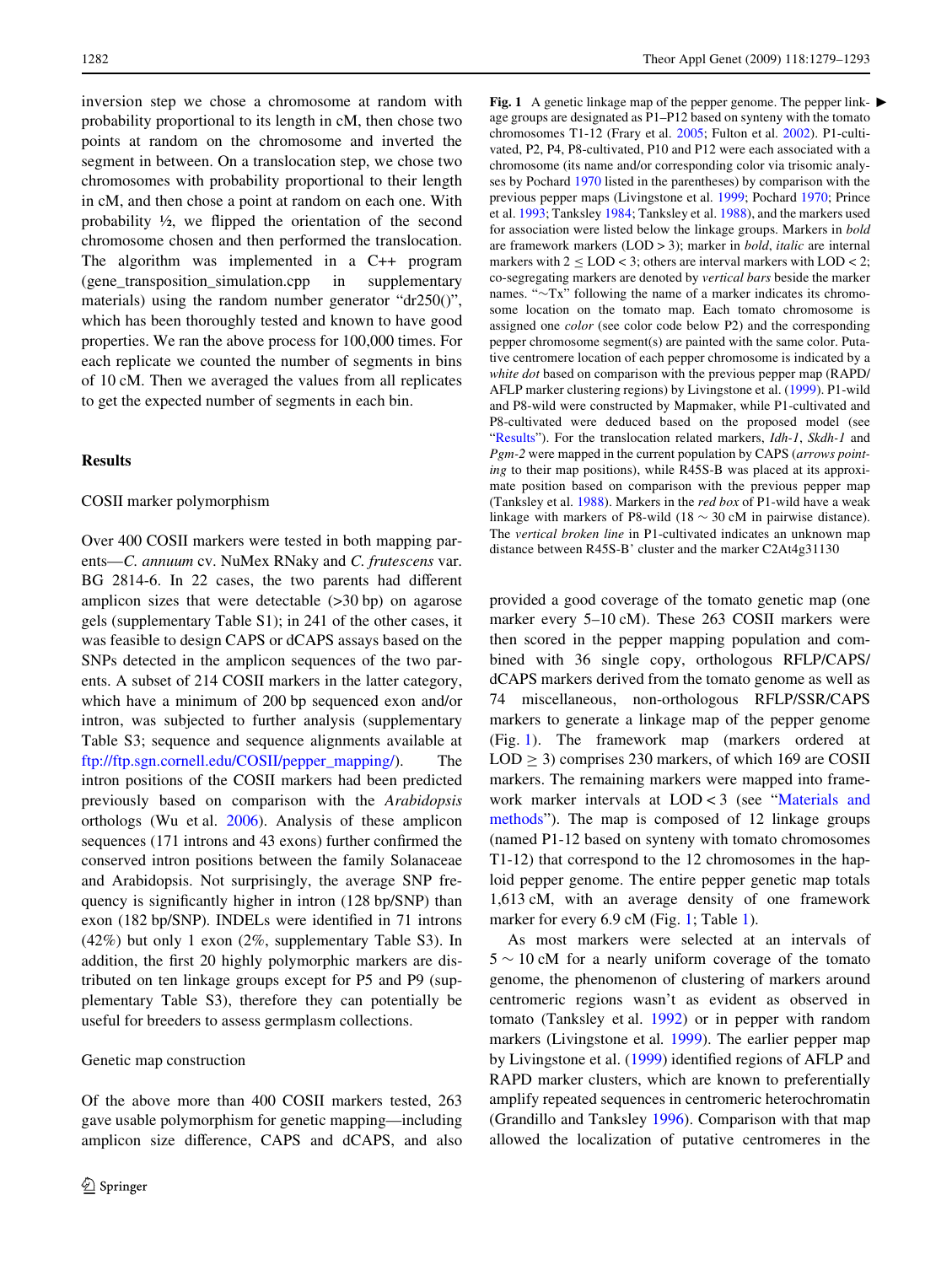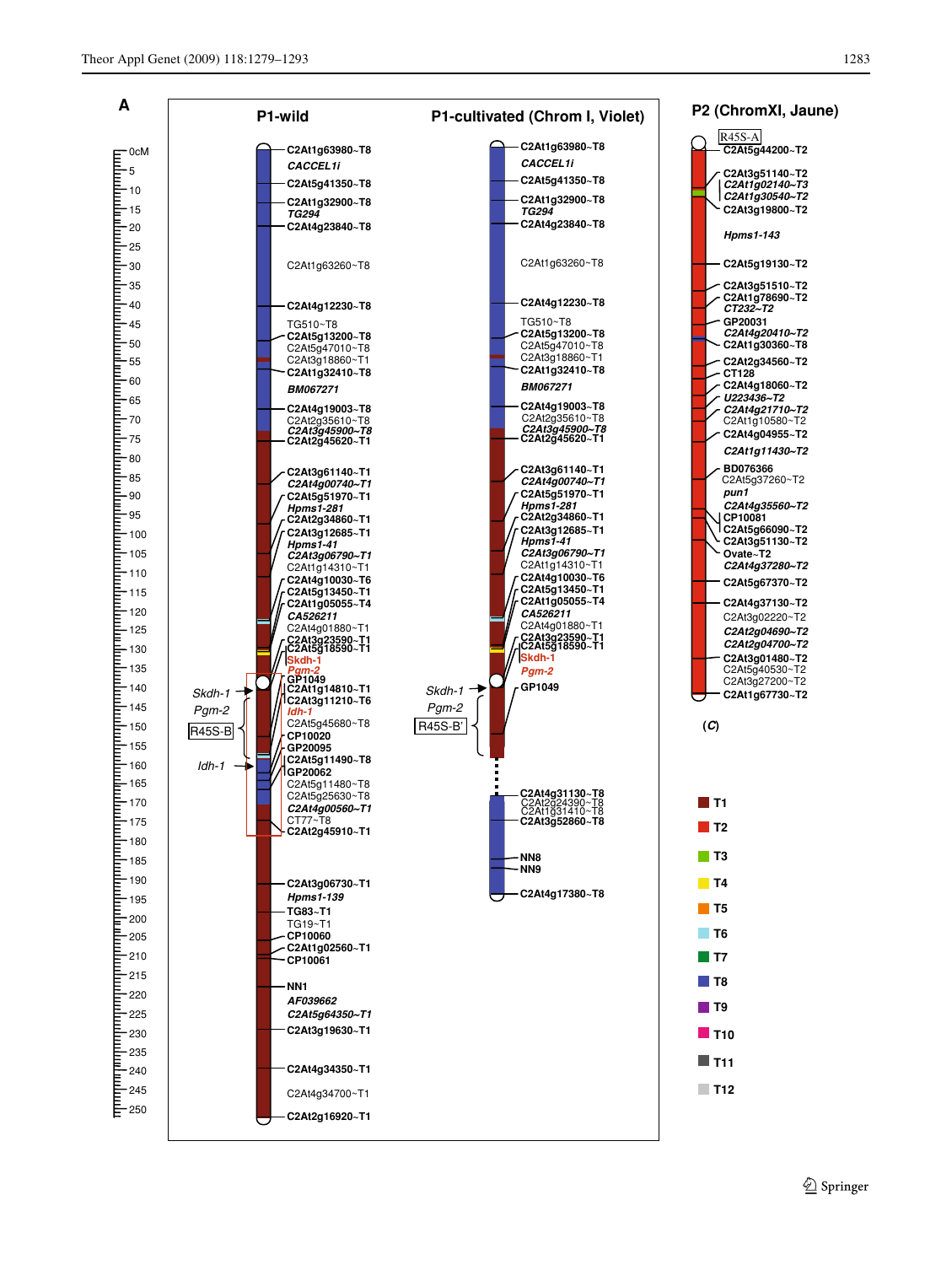

**Fig. 1** continued

current linkage groups (Fig. [1](#page-3-0)). These predictions were largely supported by the synteneous position of centromeres in the tomato genome—a conclusion consistent with that observed by Livingstone et al. [\(1999](#page-14-6)).

Characterization of a reciprocal translocation differentiating the genome of cultivated *C. annuum* from that of wild *C. annuum* and other *Capsicum* species

As introduced earlier, we hypothesized that the translocation between cultivated *C. annuum* and other *Capsicum* species were caused by illegitimate pairing between R45S-B and R45S-C clusters. Tanksley [\(1984](#page-14-13)) mapped the site of the translocation event to the interval between the isozyme encoding loci—*Idh-1* and *Pgm-2*/*Skdh-1*. One cluster of R45S genes (R45S-B) mapped to the same location (Tanksley et al. [1988](#page-14-1)). That study also showed that Chromosome XII (Pochard [1970\)](#page-14-10) terminates near the *Idh-1* locus. In this current work, the above three markers were mapped to linkage group P1-wild (Fig. [1](#page-3-0)). The markers near these three markers have a weak linkage (18  $\sim$  30 cM in pairwise distance; see markers in the red box of Fig. [1\)](#page-3-0) to a small linkage group P8-wild, although P8-wild stands as a separate linkage group because none of the markers from P8-wild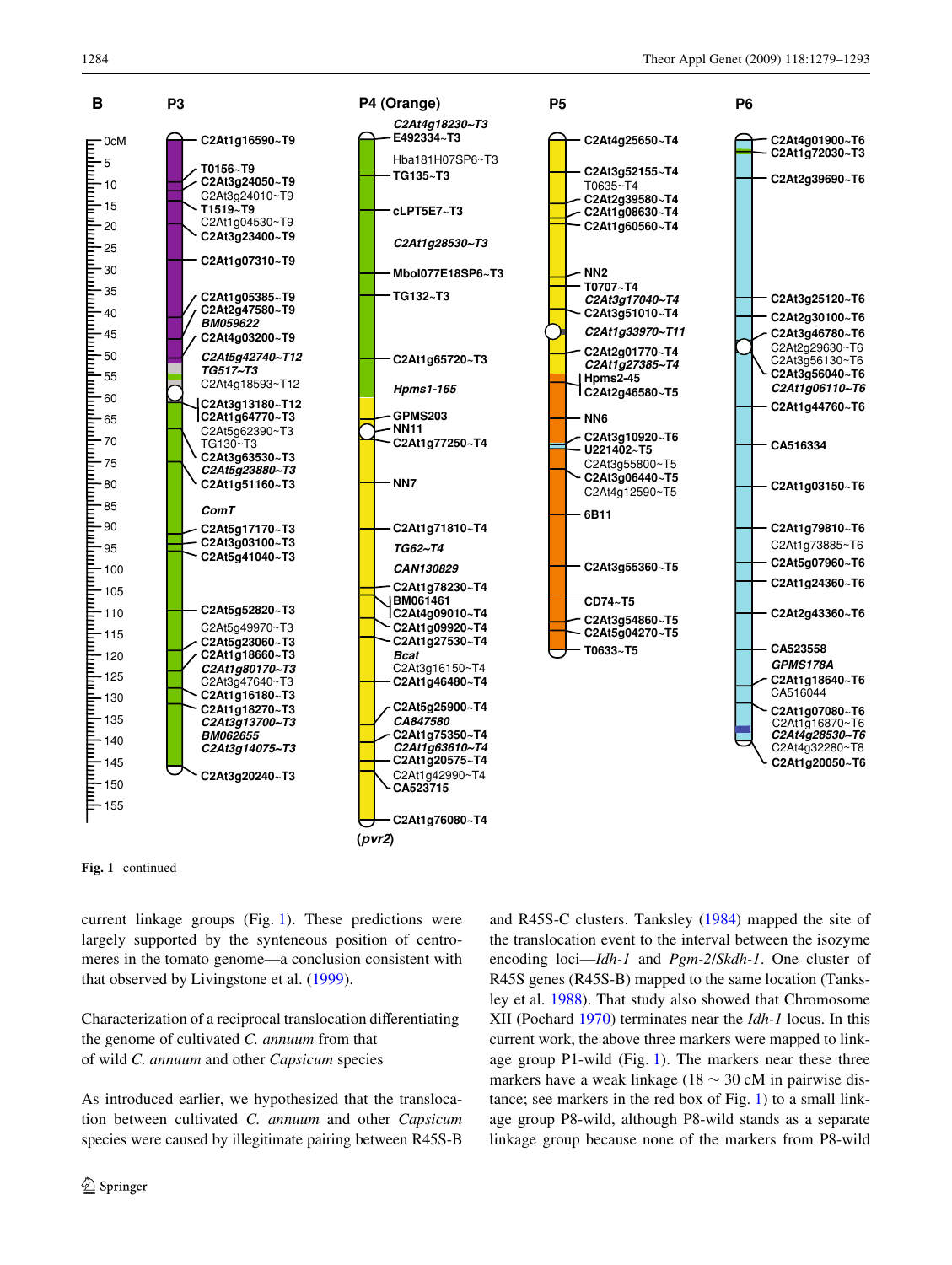#### **Fig. 1** continued

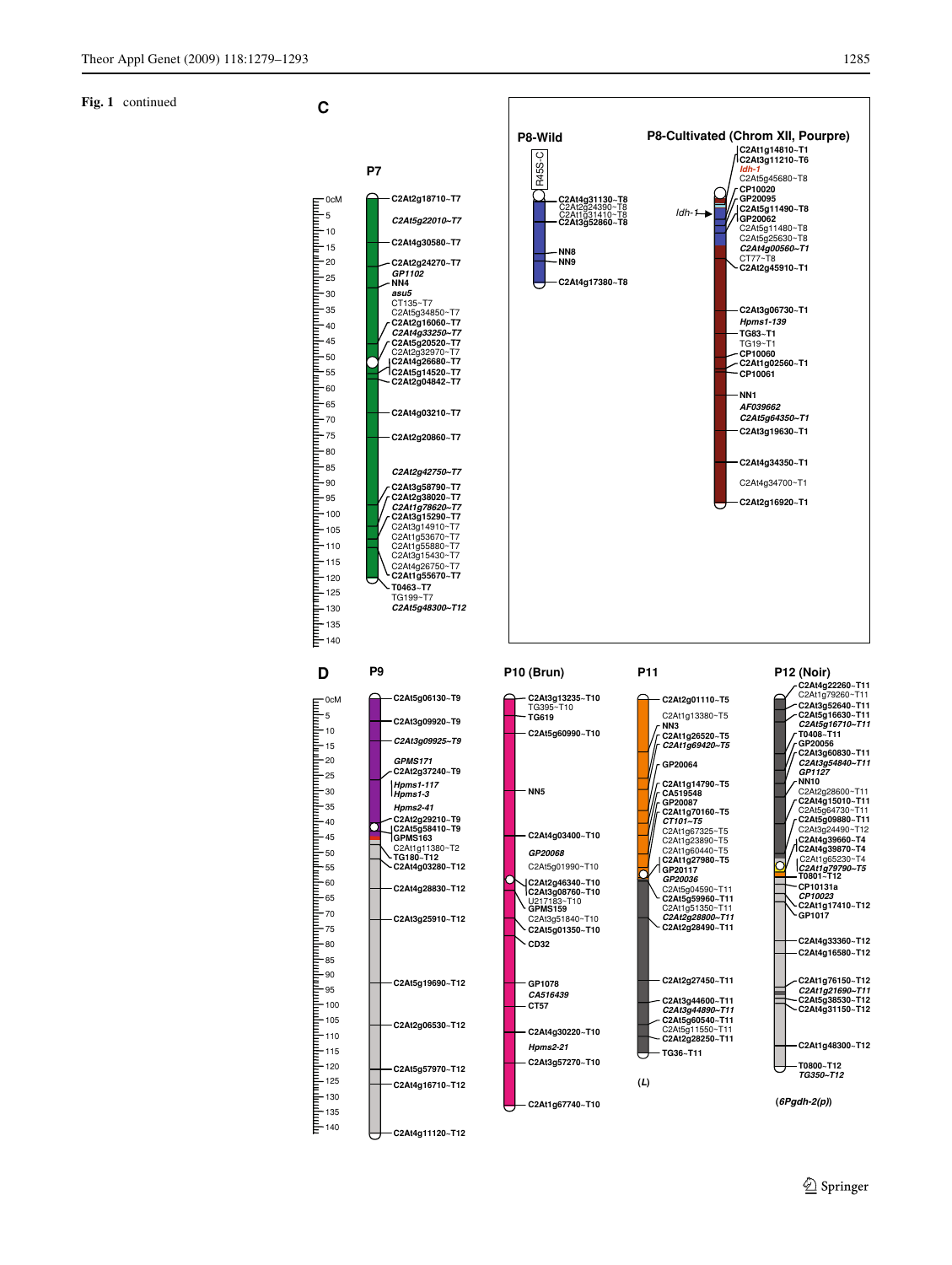| Pepper linkage group        | P <sub>1</sub> | P <sub>2</sub> | P <sub>3</sub> | P <sub>4</sub> | P <sub>5</sub> | P <sub>6</sub> | P7             | P <sub>8</sub> | P <sub>9</sub> | <b>P10</b>     | P <sub>11</sub> | P <sub>12</sub> | Sum  |
|-----------------------------|----------------|----------------|----------------|----------------|----------------|----------------|----------------|----------------|----------------|----------------|-----------------|-----------------|------|
| Map distance (cM)           | 252            | 142            | 146            | 159            | 119            | 139            | 120            | 26             | 142            | 133            | 116             | 120             | 1613 |
| Number of framework markers | 36             | 21             | 22             | 22             | 21             | 18             | 16             | 5              | 15             | 15             | 17              | 22              | 230  |
| Number of markers           | 64             | 39             | 38             | 33             | 27             | 27             | 32             | 7              | 21             | 22             | 29              | 34              | 373  |
| Number of COSII markers     | 42             | 30             | 31             | 17             | 18             | 24             | 26             | 5              | 15             | 11             | 20              | 24              | 263  |
| Number of synteny markers   | 47             | 33             | 35             | 23             | 23             | 23             | 29             |                | 16             | 14             | 23              | 28              | 299  |
| Number of SMP <sup>a</sup>  | 11             | 10             | 13             | 13             | 6              | 3              | 11             |                | 7              | 5              | 6               | 9               | 95   |
| Number of $CSS^b$           | 5.             | 6              | $\overline{c}$ | $\overline{c}$ | 3              | 3              |                |                | 2              | $\overline{c}$ | 4               | 4               | 35   |
| Min./Max. size of CSS(cM)   | 13/69          | 9/26           | 52/61          | 31/86          | 9/42           | 17/38          | 117/117        | 20/20          | 34/67          | 52/60          | 6/35            | 14/46           |      |
| Mean size of CSS (cM)       | 26             | 15             | 56.5           | 59             | 25             | 25             | 117            | 20             | 51             | 56             | 18              | 24              |      |
| Sum of CSS sizes (cM)       | 131            | 91             | 113            | 117            | 76             | 74             | 117            | 20             | 101            | 111            | 71              | 95              | 1117 |
| Number of translocations    |                | $\Omega$       | 2              |                |                | $\Omega$       | $\overline{0}$ | $\Omega$       |                | $\Omega$       |                 | 2               |      |
| Number of inversions        | 4              | 3              |                |                |                |                | $\Omega$       | $\Omega$       |                |                | 5               |                 | 19   |

<span id="page-7-0"></span>**Table 1** Statistics of the pepper genetic map and its comparison with the tomato map

<sup>a</sup> SMP synteny marker pair

<sup>b</sup> CSS conserved syntenic segment

could be mapped to P1-wild. Given the reciprocal translocation between the two mapping parents, *C. annuum* and *C. frutescens*, this phenomenon may be explained by pseudolinkage of loci near the breakpoints in the reciprocal translocation (Burnham [1962](#page-13-11)).

Combining all of the information above, we proposed a model in which illegitimate pairing and crossing over occurred at or near non-homologous R45S clusters between two non-homologous, metacentric chromosomes in the ancestral genome shared by *C. frutescens*, *C. chinense* and wild *C. annuum*. These two chromosomes correspond to P1-Wild and P8-Wild in Fig. [1.](#page-3-0) We conjecture that these two metacentric chromosomes underwent an unequal exchange at or near their corresponding R45S clusters (Fig. [2\)](#page-8-0). The outcome of the reciprocal exchange corresponds to Chromosome I (submetacentric) and Chromosome XII (acrocentric) in the genome of modern, cultivated *C. annuum*. Thus, the cultivated *C. annuum* genome now contains two acrocentric chromosomes versus a single acrocentric chromosome observed in *C. chinense*, *C. frutescens* and wild *C. annuum*. This same exchange event also presumably resulted in the loss of the R45S-C cluster in cultivated *C. annuum*, which is possessed by other *Capsicum* species as shown on P8-wild (Tanksley et al. [1988](#page-14-1)). The remaining ten pepper chromosomes (referred to as P2– P7 and P9–P12) were not affected by this translocation and presumably have the same gene content and gene order in all *C. annuum*, *C. frutescens* and *C. chinense*. Based on this model, we predict the genetic map of the two chromosomes resulting from the translocation event in cultivated *C. annuum*, which were referred to as P1-cultivated (submetacentric, Violet) and P8-cultivated (acrocentric, Pourpre) (Fig. [1\)](#page-3-0).

This model is consistent with all data available thus far from cytogenetic, mapping and geographical/taxonomic studies (Koompai [1976](#page-13-4); Lanteri and Pickersgill [1993;](#page-14-11) Livingstone et al. [1999](#page-14-6); Pickersgill [1971](#page-14-12), [1979](#page-14-17); Pochard [1970](#page-14-10); Prince et al. [1993](#page-14-0); Tanksley et al. [1988](#page-14-1)). However, we recognize that rigorous testing of this model will depend on results from future studies—including genetic mapping within wild and within cultivated accessions and analysis of cytogenetic stocks (Pochard [1970](#page-14-10)). As the karyotype of cultivated *C. annuum* is apparently recently derived (due to the translocation events), we will use the karyotype and the genetic map for *C. frutescens* (including P1-wild and P8 wild) as the point of comparison in discussion about synteny with tomato and other solanaceous species (see next section). It should be noted here that Livingstone et al. [\(1999\)](#page-14-6) reported a pepper linkage group comprising large portions of tomato chromosomes 1 and 8 (similar to P1- wild in Fig. [1\)](#page-3-0). However, that linkage group was interpreted to be an artifact (pseudolinkage group) attributable to the translocation difference between the mapping parents (*C. annuum* and *C. chinense*). It was therefore proposed that the chromosome, which was ancestral to both tomato and pepper chromosome 1, had a similar arrangement to tomato chromosome 1. Likewise, it was proposed that the chromosome, ancestral to both tomato and pepper chromosome 8, was similar to tomato chromosome 8. The current study differs from that earlier study, in that we find that the large linkage group corresponding to P1-wild (comprising the majority of tomato chromosomes 1 and 8) is not an artifact of the translocation difference between the mapping parents. Rather than that the P1-wild configuration represents an ancestral condition for the clade of *Capsicum* species containing *C. frutescens*, *C. chinense* and *C. annuum*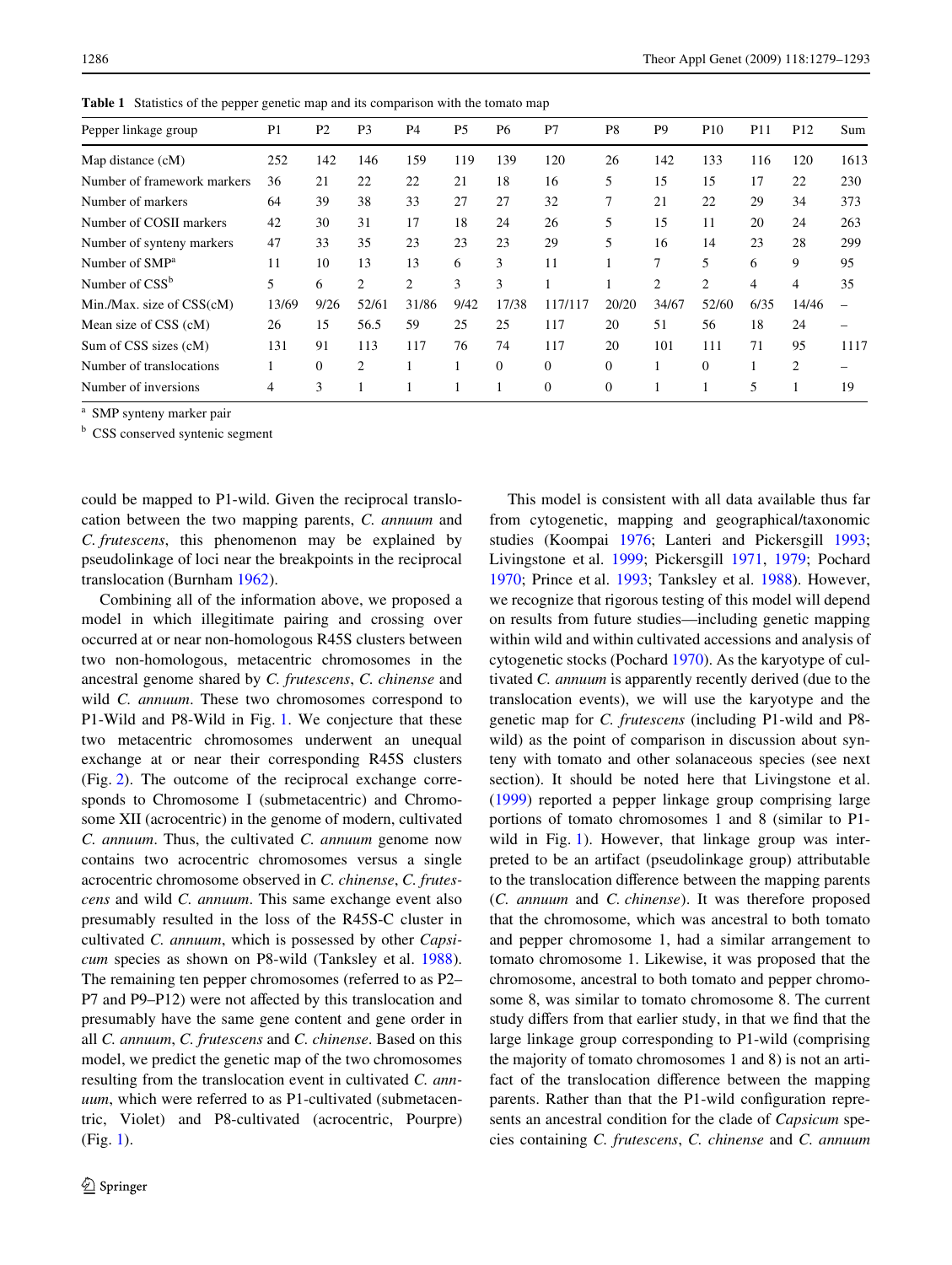

<span id="page-8-0"></span>**Fig. 2** A model to depict the translocation between cultivated *C. annuum* and related *Capsicum* species including wild *C. annuum*, *C. chinense* and *C. frutescens*

(Fig. [1\)](#page-3-0). Thus, it is not possible at this time to deduce whether the ancestor of tomato and pepper was similar to the tomato karyotype for chromosomes 1 and 8 as previously proposed. Clarification of this point must await comparative mapping in outgroup species (e.g. tobacco or petunia).

Syntenic relationship of pepper and tomato genomes

Deductions concerning the syntenic relationships of the pepper and tomato genome were based on the 263 COSII markers (Wu et al. [2006](#page-14-9)) plus the additional 36 single copy tomato derived RFLP/CAPS markers (Frary et al. [2005](#page-13-8); Fulton et al. [2002](#page-13-9)). Hereafter, these orthologous markers are referred to as "synteny markers". The first step in deducing syntenic relationships between the two genomes was to identify synteny marker pairs (SMP). A SMP is defined as a pair of orthologous markers that are adjacent to each other in both genomes. To minimize erroneous results, we searched for SMPs only within the subset of synteny markers that had been mapped and ordered in both genomes with a confidence of  $LOD > 2$ . The resultant 95 SMPs were then coalesced into conserved syntenic segments (CSSs) defined as of shared blocks of genes/markers with preserved order between genomes (Nadeau and Taylor [1984](#page-14-18)). Markers ordered at LOD < 2 on either map were included in the analysis only in reference to interchromosomal translocations or a single gene transposition (see the following paragraphs describing pepper-tomato synteny). The result was the identification of 35 CSSs shared between the pepper and tomato genomes (supplementary Fig. S2). The CSSs ranged in size from 6 to 117 cM with an average size of 32 cM (cM values based on the pepper map, Table [1](#page-7-0)). They covered from  $52\%$  (P1) to  $97\%$  (P7) of different pepper linkage groups and totaled  $1,117$  cM corresponding to 69% of the pepper map.

The following discussion will focus on deciphering the chromosomal rearrangements that differentiate the genomes of pepper and tomato. To declare a disruption in synteny between two genomes, two criteria have to be met. First, a structural difference was inferred only if two or more linked markers (in at least one genome) confirmed the rearrangement (an inversion involving one end synteny marker and one interval synteny marker was also accepted); second, for inversions, the involved markers should be ordered at  $LOD > 2$  on both maps. This method is less likely to declare false-positive rearrangements, but may result in some rearrangements not being deciphered. For the purposes of comparison, we describe how the pepper genome differs with respect to the tomato genome that is used as a standard of reference. However, we do not wish to imply that any of the discussed structural differences in pepper are derived or ancestral, unless additional information can be brought to bear from a third genome (e.g. potato or eggplant). The syntenic relationships between pepper and tomato are depicted with pepper linkage groups (P1-12 based on synteny with tomato) and their homologous tomato chromosomes/segments (T1–T12 as described in Frary et al. [2005;](#page-13-8) Fulton et al. [2002\)](#page-13-9) side by side. A schematic depiction of pepper–tomato synteny is presented in Fig. [3](#page-9-0) and a detailed close-up picture of each pepper linkage group is in supplementary Fig. S2. The following paragraphs will discuss the pepper–tomato synteny in the order of pepper linkage groups (P1-12).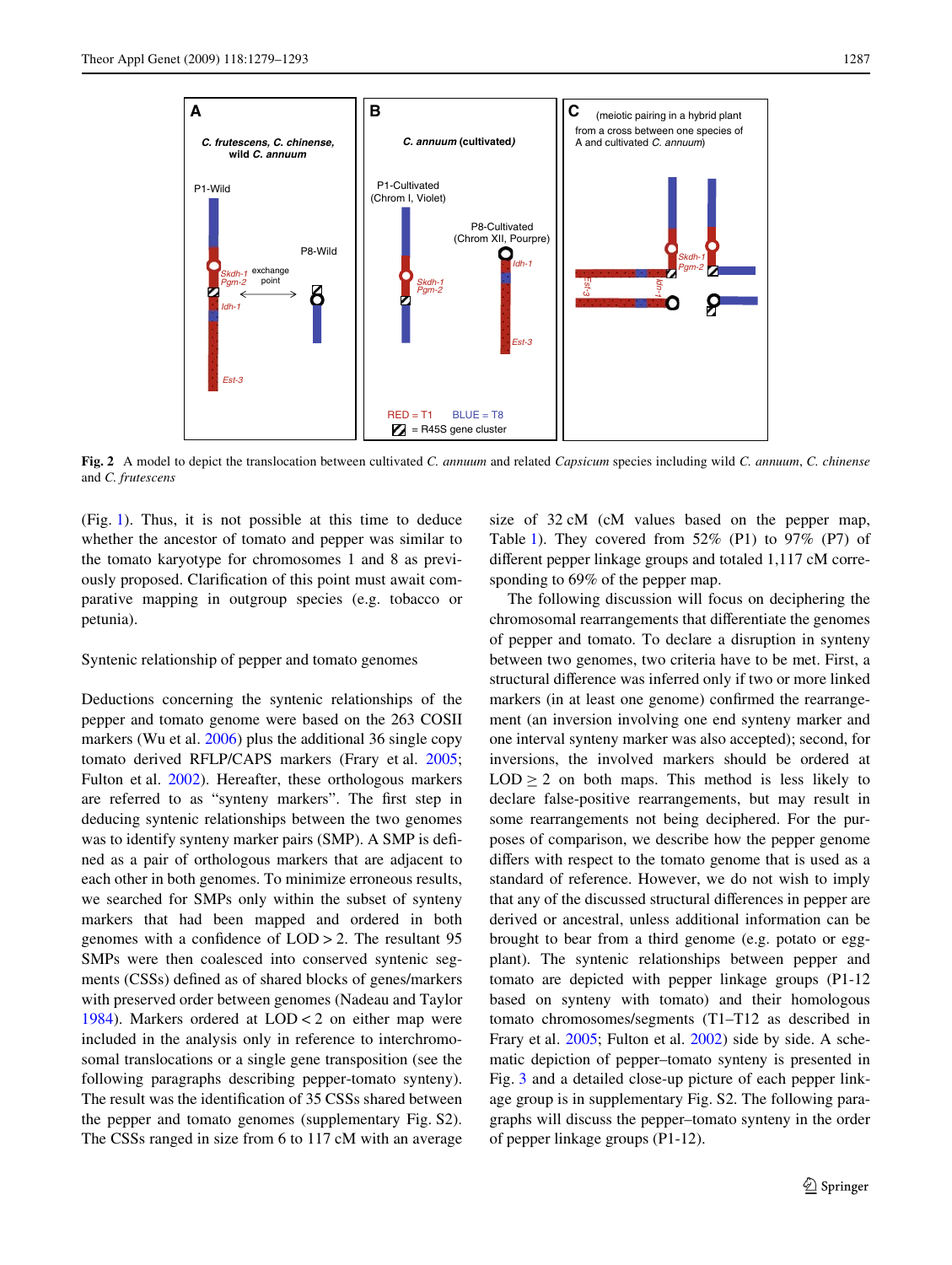**T3 P3 T9pr T9 P9 T12**



<span id="page-9-0"></span>**Fig. 3** Comparative maps between pepper and tomato (see close-up in supplementary Fig. S2). Color coding and chromosome designation follow Fig. [1](#page-3-0). T4pr, T8r, T9pr and T11pr indicate that reversed and/or partial chromosomes are presented for a better depiction of synteny. Orthologous markers are connected by *lines*, in which a *dash line* indi-

#### *P1-wild and P8-wild versus T1 and T8*

As discussed earlier, P1-wild and P8-wild represent the condition shared by most *Capsicum* species except for cultivated *C. annuum* (a derived condition); therefore, P1-wild and P8-wild should be used for comparison between the pepper and tomato genomes. P1-wild is 252 cM long and thus the longest linkage group in the pepper genome. It comprises largely of markers from T1 and T8. Subsequently, at least two paracentric and two pericentric inversions would be required to further explain the shuffle of the markers from T1 and T8. Some of the inversions may have included T8 markers so that they have been divided into three segments and interspersed with T1 markers. Two separate T6 markers (20 cM away) have been mapped to P1 (36 cM away) and so did one T4 marker—a phenomenon quite common in comparison of the pepper and tomato genomes and to be discussed in Section ["The apparent](#page-12-0) [occurrence of single gene transpositions](#page-12-0)". The putative centromere of P1 Livingstone et al. [\(1999](#page-14-6)) is positioned in a region corresponding to the centromere on T1.



cates that either or both markers are mapped at LOD < 2 and thus are not used for deduction of inversions. *White dots* indicate centromere locations of tomato chromosomes (Frary et al. [2005\)](#page-13-8) and that of pepper chromosomes (as shown in Fig. [1](#page-3-0))

P8-wild, comprising 7 markers (26 cM), is the smallest linkage group in the pepper map. It is synteneous to a 2 cM segment near the top T8. As discussed earlier, the genetic map of P8-wild possibly represent only one arm of the submetacentric chromosome while the other arm and the centromere may largely be occupied by the R45S gene cluster.

## *P2 versus T2*

180

0cM 10

P2 has three paracentric inversions relative to T2. The lower inversion is in common with eggplant (Wu et al. [2009](#page-14-19)) and potato (C. Gebhardt, MPI for Plant Breeding Research, Köln, Germany, personal communication), suggesting that pepper/eggplant/potato represents the ancestral gene arrangement and that the inversion occurred in the lineage leading to tomato. The other two inversions occurred after *Capsicum*–*Solanum* divergence but require an outgroup to decide which lineage represents the ancestral condition. Similar to the phenomenon in P1, two single markers from T3 and T8, respectively, mapped to P2. Both T2 and P2 are acrocentric chromosomes and have a R45S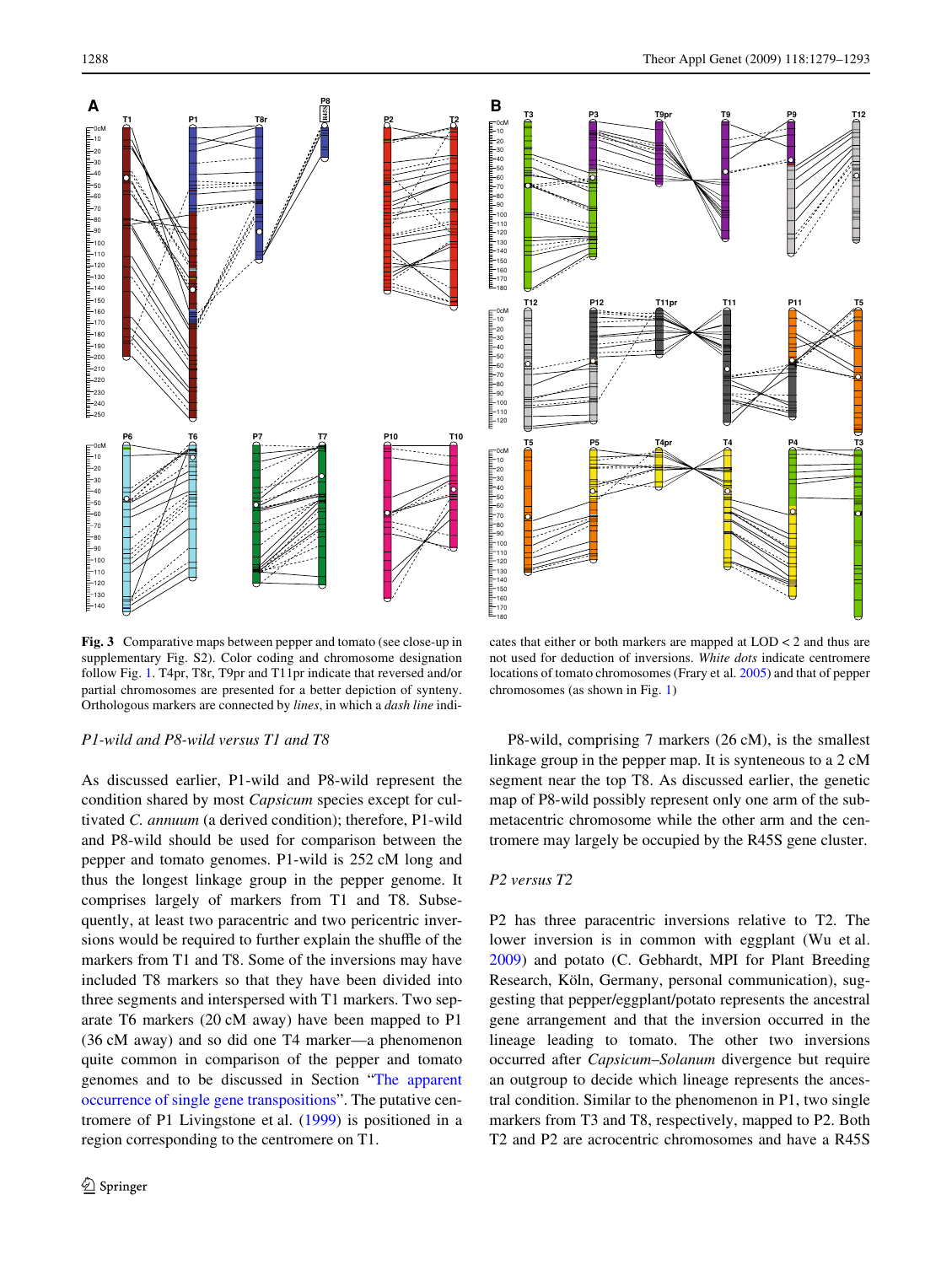gene cluster at the top of each chromosome (Doganlar et al. [2002](#page-13-12); Tanksley et al. [1992](#page-14-16)).

#### *P3 versus T3, T9 and T12*

P3 combines markers from three tomato chromosome segments—lower T3, upper T9 and a small segment of T12. A paracentric inversion differentiates the P3 and the T3 segments. The putative centromeric region of P3 is synteneous with that of T12.

# *P4 versus T3 and T4*

P4 combines upper T3 and lower T4. Gene order and gene content are largely conserved except for an inversion near top P4 and top T3. The syntenic region of the putative P4 centromere is close to the T4 centromere.

# *P5 versus T4 and T5*

P5 comprises upper T4 and lower T5, but the position of a centromere is not obvious on either of them. Instead, the P5 centromere may be homologous to that of T11 since C2At1g33970 close to T11 centromere was mapped to P5 and inserted into the T4 segment. One inversion differentiates the T4 segment from P5. While gene order is conserved between the T5 segment and lower P5, P5 has lost one marker to P12 but gained one from T6.

# *P6 versus T6*

P6 differs from T6 in an inversion that corresponds to almost the entire short arm of T6. However, pepper is likely to have preserved the ancestral condition in that both eggplant and potato have the same inversion relative to tomato (Tang et al. [2008;](#page-14-20) Wu et al. [2009](#page-14-19)). Therefore, the inversion must have occurred in the lineage leading to tomato after it diverged from potato. Putative single marker transpositions are quite common in this chromosome, resulting in the movement of markers from T3 and T8 to P6 and from T6 to P1 and P5. The syntenic region of the putative P6 centromere is close to T6 centromere.

#### *P7 versus T7*

Both gene order and content are conserved between P7 and T7 except for one T12 marker mapped to P7. Interestingly, P7 seems to have a second marker clustering area besides the one synteneous to T7 centromere. We cannot rule out the possibility that the second cluster is the result of a paracentric inversion between the two pepper mapping parents—a phenomenon that would result in suppression of recombination and hence marker clustering.

## *P9 versus T9 and T12*

P9 combines upper T9 and upper T12, the former of which includes the centromere. An inversion exists between P9 and T9, which likely occurred in the tomato lineage since both potato and eggplant have the same marker order as pepper (Tanksley et al. [1992](#page-14-16); Wu et al. [2009\)](#page-14-19). In addition, one T2 marker mapped to P9. On the other hand, lower P9 agrees with upper T12 in both gene order and gene content (except for a T12 marker mapped to P7).

# *P10 versus T10*

P10 contains all of the T10 markers. One paracentric inversion differentiates P10 from T10, which occurred in the lineage leading to tomato since potato and eggplant share the same marker order with pepper (Tanksley et al. [1992;](#page-14-16) Wu et al. [2009](#page-14-19)).

# *P11 versus T5 and T11*

P11 comprises upper T5 and lower T11. The location of the T5 centromere is synteneous with that of the putative P11 centromere. At least five inversions differentiate P11 from its T5 and T11 counterparts. Interestingly, further comparison with potato and eggplant (Tanksley et al. [1992](#page-14-16); Wu et al. [2009](#page-14-19)) revealed that majority of the inversions occurred relatively recently—either in the tomato lineage or in the common ancestor of tomato and potato.

#### *P12 versus T11 and 12*

P12 is composed of upper T11, lower T12 and a small T4 segment, the last of which contains a centromere apparently synteneous with that of P12. Two putative single marker transpositions were also observed—one marker from T11 and the other from T5. In addition to the translocations, an inversion exists between P12 and lower T12.

The use of synteny to predict the position of additional COSII markers in the pepper map

The detailed synteny between the pepper and tomato genomes, as described above, can generally be used to infer the relatively precise map positions of additional COSII markers on the pepper map—thereby facilitating mapping studies in pepper and permitting comparisons between pepper and tomato QTL studies. As described earlier, 95 SMPs were identified between the two genomes. Gene content and gene order between an SMP in both pepper and tomato are likely to have been preserved since pepper–tomato divergence. Thus, we searched for COSII markers from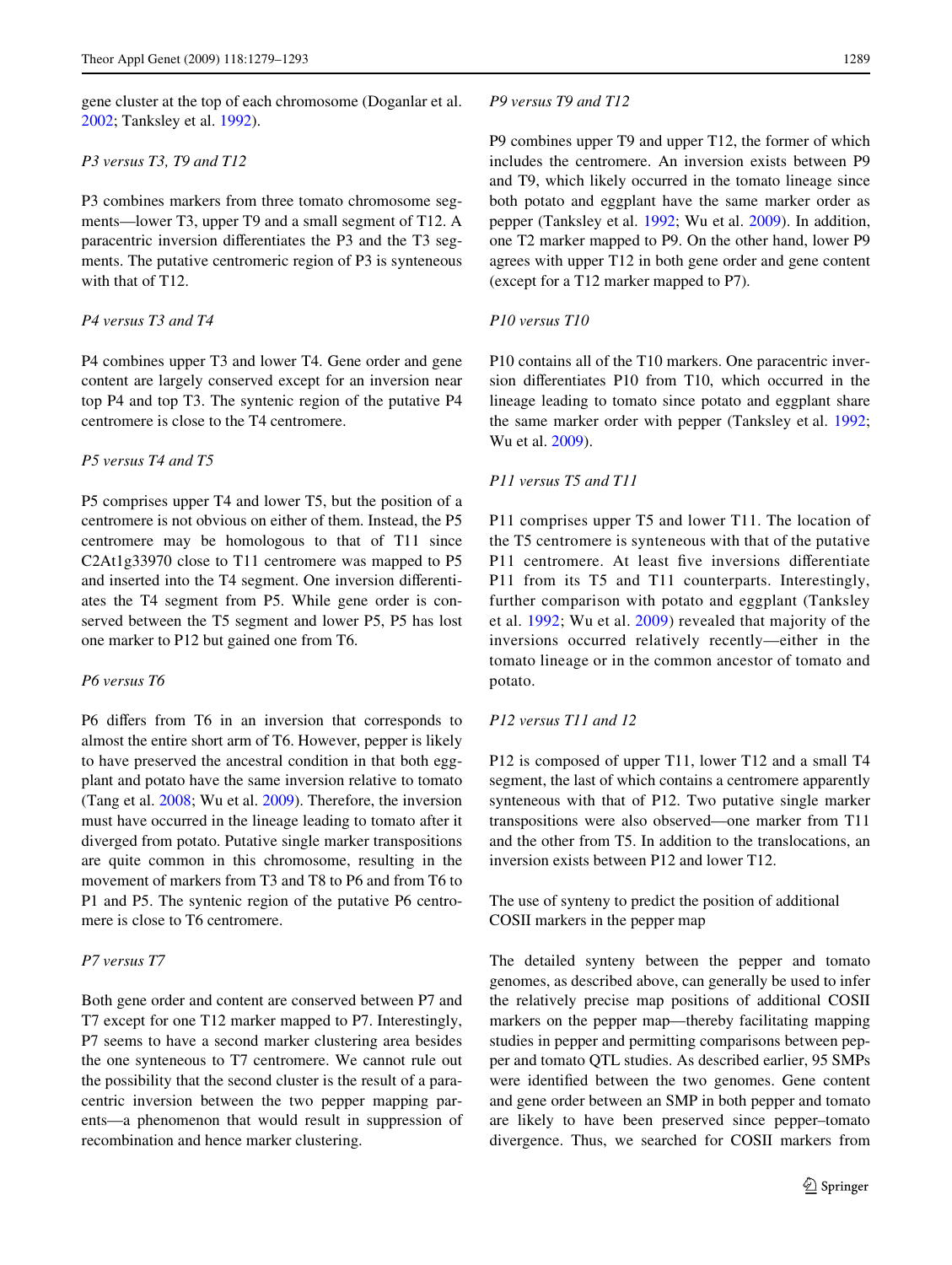tomato that are located within SMPs, but not yet mapped on pepper. To be more conservative, this analysis was only applied on the mapped tomato COSII markers, which have been confirmed to be single copy and have pepper orthologs (Wu et al. [2006](#page-14-9)). We referred to these as "inferred pepper COSII markers". As a result, an additional set of 288 COSII markers could be integrated into the pepper map—bringing the total COSII markers in the pepper map to 551 (Fig. S3). Subsequently, a random subset of eight inferred pepper COSII markers were selected and subjected to actual mapping in the pepper genome. Seven of them were mapped to the same SMP interval as predicted, and the other one to an interval flanking the SMP. As a conclusion, it is a fairly precise and applicable approach to predict the map position of COSII markers on the pepper map based on the pepper–tomato synteny.

# **Discussion**

# Structural differences between the pepper and tomato genomes

Comparative mapping between pepper (*Capsicum*) and tomato (*Solanum*) revealed that inversions and translocations (especially with break points at or near the centromeres) are the major rearrangement types that have differentiated these two genomes, which is consistent with the finding of Livingstone et al.  $(1999)$  $(1999)$ . A minimum of 19 inversions, 1.6 per chromosome on an average, differentiates the pepper and tomato genomes. Of these, only two (P1) are likely to be pericentric inversions. Further comparison with the potato and eggplant maps (Tang et al. [2008](#page-14-20); Tanksley et al. [1992;](#page-14-16) Wu et al. [2009](#page-14-19); C. Gebhardt, MPI for Plant Breeding Research, Köln, Germany, personal communication) suggested that some inversions in lower P11 occurred in the lineage leading to tomato and potato while four others (lower P2, upper P6, upper P9 and lower P10) apparently occurred more recently after tomato–potato divergence in the lineage leading to tomato. Without an outgroup it remains uncertain when and where the other inversions occurred. An ongoing *Nicotiana* mapping project, using the same set of COSII markers, may eventually allow this issue to be resolved (Wu et al. unpublished results).

Eight pepper chromosomes (except for P2, P6, P7 and P10) were involved in one or more translocation events. The majority of those translocations were reciprocal except for the one that combined the majority of T1 and T8 markers into P1-wild. Besides the non-reciprocal translocation, transition from the tomato karyotype (T3, T4, T5, T9, T11 and T12) to the pepper karyotype (P3, P4, P5, P9, P11 and P12) requires a minimum number of five reciprocal translo cations (Fig. [4\)](#page-11-0), however, the order and timing of these events remains uncertain.



<span id="page-11-0"></span>Fig. 4 One possible evolutionary pathway with five reciprocal translocations between the pepper and tomato genomes. **a**, **b** and **c** are segments of a chromosome (from top to bottom), which represent either

a chromosome arm or only a small segment (see supplementary Fig. S2 for details). A cross represents a reciprocal translocation but the direction is unknown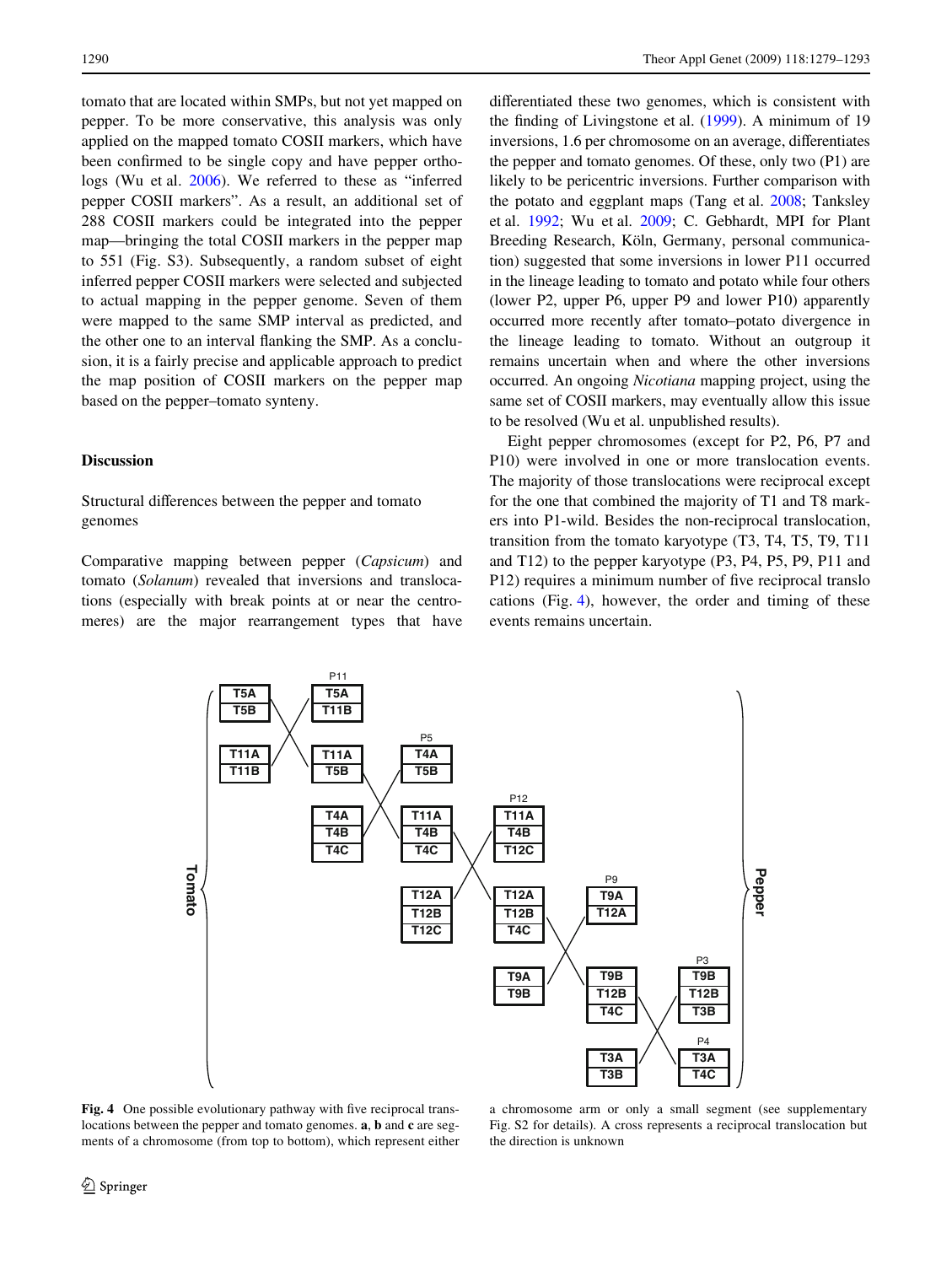<span id="page-12-0"></span>The apparent occurrence of single gene transpositions

In addition to the translocations and inversions, a significant number of single marker transpositions have disrupted the synteny between tomato and pepper genomes. Twelve single tomato markers were mapped to a non-homologous chromosome in pepper while some others mapped to a location quite distant from its synteneous position, e.g. C2At1g07080 near top T6 was mapped to the bottom of P6 (supplementary Fig. S2). Since these COSII markers have been confirmed as single copy markers with orthologs in both pepper and tomato genomes, it's unlikely that all cases were due to erroneous mapping of paralogs. This raises the possibility that a third mechanism (other than translocation and inversion) may have played a role in gene movements. To test this hypothesis, we examined the distribution of all putative single marker transpositions in the pepper genome. To facilitate this analysis, the pepper map was divided into putative conserved syntenic segments (PCSSs). A PCSS is defined as a segment that has no translocations or inversions within the segment between the pepper and tomato maps. Like CSSs, markers at LOD < 2 were only considered in reference to a translocation but not an inversion. But the end markers of a PCSS can be at LOD < 2 so that all the markers in the pepper map could be assigned into PCSSs. The resultant 86 PCSSs, 35 of which contained only one single marker, were then categorized according to their size  $(cM)$  (Fig. [5a](#page-12-1)). Apparently, there was a significant difference in distribution between multiple-marker PCSSs and single-marker PCSSs, in that the small size  $(\leq 10 \text{ cM})$  category was largely occupied by single marker PCSSs (33 out of 46) and only two single-marker PCSSs were bigger than 10 cM (12 and 17 cM, respectively).

The goal was to determine whether PCSSs comprises single markers which occur at a frequency higher than those comprised of two or more markers, assuming that classical cytogenetic inversions and translocations were the only mechanisms underlying disruption of synteny. If single-marker PCSSs were to occur in a higher-than-expected frequency, it would provide evidence for additional mechanism(s) (e.g. transposition). Since each rearrangement (inversion or translocation) added two to the total number of PCSSs and there were a minimum number of 12 PCSSs (equal to the chromosome number), the 86 PCSSs would require 37 rearrangements between the two genomes. From the analysis of pepper–tomato synteny, there were a minimum number of six translocations each involving multiple-marker PCSSs; however, 11 single-marker PCSSs, which were mapped to non-homologous chromosomes (C2At5g48300 was mapped beyond the P7 framework and thus could not be assigned as a PCSS), may suggested either additional translocations or single gene transpositions. Therefore, from 6 up to 17 translocations



<span id="page-12-1"></span>**Fig. 5** The distribution of putative conserved syntenic segments (PC-SSs) between the pepper and tomato genomes. The segment sizes (cM) were based on the pepper map. **a** A bar chart of multiple-marker and single-marker PCSSs in bins of 10 cM. **b** The two simulated curves depict the expected segment number (based on 100,000 replicates) under the conditions of 6 and 17 translocations, respectively, which suggests an excess of PCSSs under 10 cM. *Arrows* point to the most significant difference between the actual data and the simulated data

differentiated the pepper and tomato genomes. Simulations with 100,000 replicates were performed for scenarios of both 6 and 17 translocations, respectively. The result suggested that, for both scenarios, 37 is the average number of segments with length  $\leq 10$  cM (Fig. [5](#page-12-1)b) and only less than 1% simulated cases  $(p < 0.01)$  were consistent with the actual data, i.e. the number of segments with length  $\leq 10$  cM is 46 or more. We thus conclude that at least some of the single-marker transposition events may not be attributed to the same mechanisms that create multi-marker PCSSs (e.g. chromosome translocations and inversions); instead, a different mechanism (e.g. transposon-mediated transposition) may also be operating in the decay of synteny that followed the divergence of the pepper and tomato genomes from their last common ancestor.

This conclusion is consistent with our current knowledge of plant transposons which are known to have played an important role in the contraction and expansion of chromosome size, as well as movement of genes between nonhomologous chromosomal regions (Bennetzen [2005](#page-13-13), [2007;](#page-13-14) Morgante et al. [2007\)](#page-14-21). Moreover, it has also been shown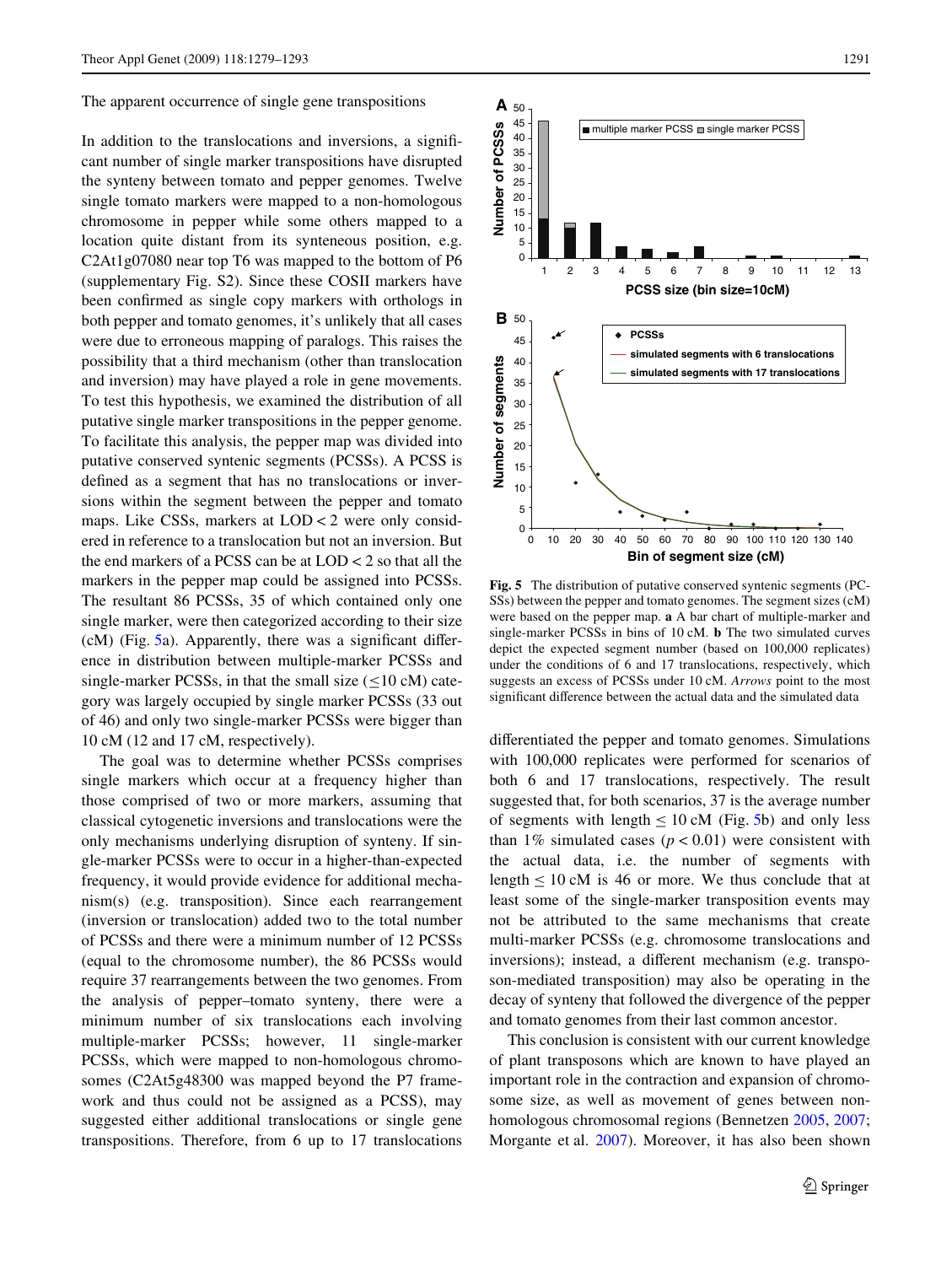that transposon activity can also lead to unlinked duplications through transduplication or retrotransposition (Morgante et al. [2007](#page-14-21)). It is interesting to note that in the current pepper–tomato study, the 12 gene markers, which were found to have moved to a non-homologous chromosome (possible through transposon-mediated activity), are all located at or near the centromere of either tomato or pepper chromosome (supplementary Fig. S2). It is known that most of the transposons in tomato (especially retrotransposons) are located in pericentric heterochromatin, thus providing a possible explanation for this observation (Wang et al. [2006\)](#page-14-22).

## **Conclusions**

A genetic linkage map of the pepper genome has been constructed based on 299 single copy orthologous markers (primarily conserved ortholog set II or COSII markers) mapped directly onto the genome and 288 markers whose positions were inferred via conserved pepper–tomato synteny. This is the first complete map of the pepper genome, in which 12 contiguous linkage groups correspond to the 12 chromosomes in cultivated *C. annuum*, as well as wild *C. annuum*, *C. chinense* and *C. frutescens*. Combination of this genetic map, earlier genetic maps and cytogenetic evidence has led to a model that depicts the recent reciprocal translocation that differentiates the genome of cultivated *C. annuum* from those of wild *C. annuum*, *C. chinense* and *C. frutescens*. Furthermore, mapping of COSII markers in both pepper and tomato genomes permits us to infer a detailed syntenic relationship between the two genomes shedding new light on chromosome evolution in the family Solanaceae. A minimum of 19 inversions and 6 translocations have occurred to differentiate the pepper and tomato genomes; transposable elements may have also played a role in single locus transpositions that interrupt synteny. Nonetheless, we were able to identify 35 CSSs—defining majority of the pepper and tomato genomes within which gene/marker order have been well preserved. Because of the high-resolution synteny, the map will provide a platform for cross-reference of genetic and genomic information between pepper and tomato (including the tomato genome sequence) and therefore facilitate both applied and basic research in pepper.

**Acknowledgments** We highly appreciate the contribution to this project made by the following individuals and groups: Dr. Arnon Ben-Chaim and Dr. Edmund Quirin developed the mapping population and took lead in SSR/RFLP mapping; DNA landmarks Inc. (Québec, Canada) kindly shared their SSR markers; Xiaomin Jia, Eloisa C. Tedeschi, Yaprak Kantoglu and Ingrid S. Phillips carried out COSII mapping; Dr. Christiane Gebhardt (MPI for Plant Breeding Research, Köln, Germany) kindly permitted us to cite an unpublished result; Dr. Silvana Grandillo (CNR-IGV, Institute of Plant Genetics, Portici, Italy) provided helpful discussion. We also thank Dr. Lukas Mueller (Boyce Thompson Institute for Plant Research, Ithaca, NY, USA) and his bioinformatics group for hosting the maps and the marker data in Solanaceae Genomics Network ([http://www.sgn.cornell.](http://www.sgn.cornell.edu) [edu](http://www.sgn.cornell.edu)). This work was supported in part by NSF Plant Genome Award DBI-0421634 (ST), US-BARD IS-3225-01C, BARD Postdoctoral Fellowship Award No. FI-327-2002, USDA IFAFS Plant Genome Award No. 2001-52100-11347, NSF Metabolic Biochemistry Award No. 0412056, NIH Training Grant GM 08500, and the gift support from Syngenta and Seminis (MJ & ST).

## **References**

- <span id="page-13-0"></span>Ben-Chaim A, Borovsky Y, Falise M, Mazourek M, Kang BC, Paran I, Jahn M (2006) QTL analysis for capsaicinoid content in *Capsicum*. Theor Appl Genet 113:1481–1490
- <span id="page-13-13"></span>Bennetzen JL (2005) Transposable elements, gene creation and genome rearrangement in flowering plants. Curr Opin Genet Dev 15:621–627
- <span id="page-13-14"></span>Bennetzen JL (2007) Patterns in grass genome evolution. Curr Opin Plant Biol 10:176–181
- <span id="page-13-11"></span>Burnham CR (1962) "Discussions in cytogenetics". Burgess, Minneapolis
- <span id="page-13-1"></span>Caranta C, Lefebvre V, Palloix A (1997a) Polygenic resistance of pepper to potyviruses consists of a combination of isolate-specific and broad-spectrum quantitative trait loci. Mol Plant–Microbe Interact 10:872–878
- <span id="page-13-2"></span>Caranta C, Palloix A, Lefebvre V, Daubeze AM (1997b) QTLs for a component of partial resistance to cucumber mosaic virus in pepper: restriction of virus installation in host-cells. Theor Appl Genet 94:431–438
- <span id="page-13-12"></span>Doganlar S, Frary A, Daunay MC, Lester RN, Tanksley SD (2002) A comparative genetic linkage map of eggplant (*Solanum melongena*) and its implications for genome evolution in the Solanaceae. Genetics 161:1697–1711
- <span id="page-13-8"></span>Frary A, Xu YM, Liu JP, Mitchell S, Tedeschi E, Tanksley S (2005) Development of a set of PCR-based anchor markers encompassing the tomato genome and evaluation of their usefulness for genetics and breeding experiments. Theor Appl Genet 111:291–312
- <span id="page-13-9"></span>Fulton TM, Van der Hoeven R, Eannetta NT, Tanksley SD (2002) Identification, analysis, and utilization of conserved ortholog set markers for comparative genomics in higher plants. Plant Cell 14:1457–1467
- <span id="page-13-10"></span>Grandillo S, Tanksley SD (1996) Genetic analysis of RFLPs, GATA microsatellites and RAPDs in a cross between L-esculentum and L-pimpinellifolium. Theor Appl Genet 92:957–965
- <span id="page-13-3"></span>Kang BC, Nahm SH, Huh JH, Yoo HS, Yu JW, Lee MH, Kim BD (2001) An interspecific (*Capsicum annuum*  $\times$  *C chinese*) F2 linkage map in pepper using RFLP and AFLP markers. Theor Appl Genet 102:531–539
- <span id="page-13-5"></span>Konieczny A, Ausubel FM (1993) A procedure for mapping *Arabidop* $sis$  mutations using co-dominant ecotype-specific PCR-based markers. Plant J 4:403–410
- <span id="page-13-4"></span>Koompai P (1976) Some barriers to interspecific crossing and gene exchange in five species of *Capsicum*. M. Phil. Thesis. Reading University library
- <span id="page-13-7"></span>Kosambi DD (1944) The estimation of map distances from recombination values. Ann Eugen 12:172–175
- <span id="page-13-6"></span>Lander ES, Green P, Abrahamson J, Barlow A, Daly MJ, Lincoln SE, Newburg L (1987) MAPMAKER: an interactive computer package for constructing primary genetic linkage maps of experimental and natural populations. Genomics 1:174–181